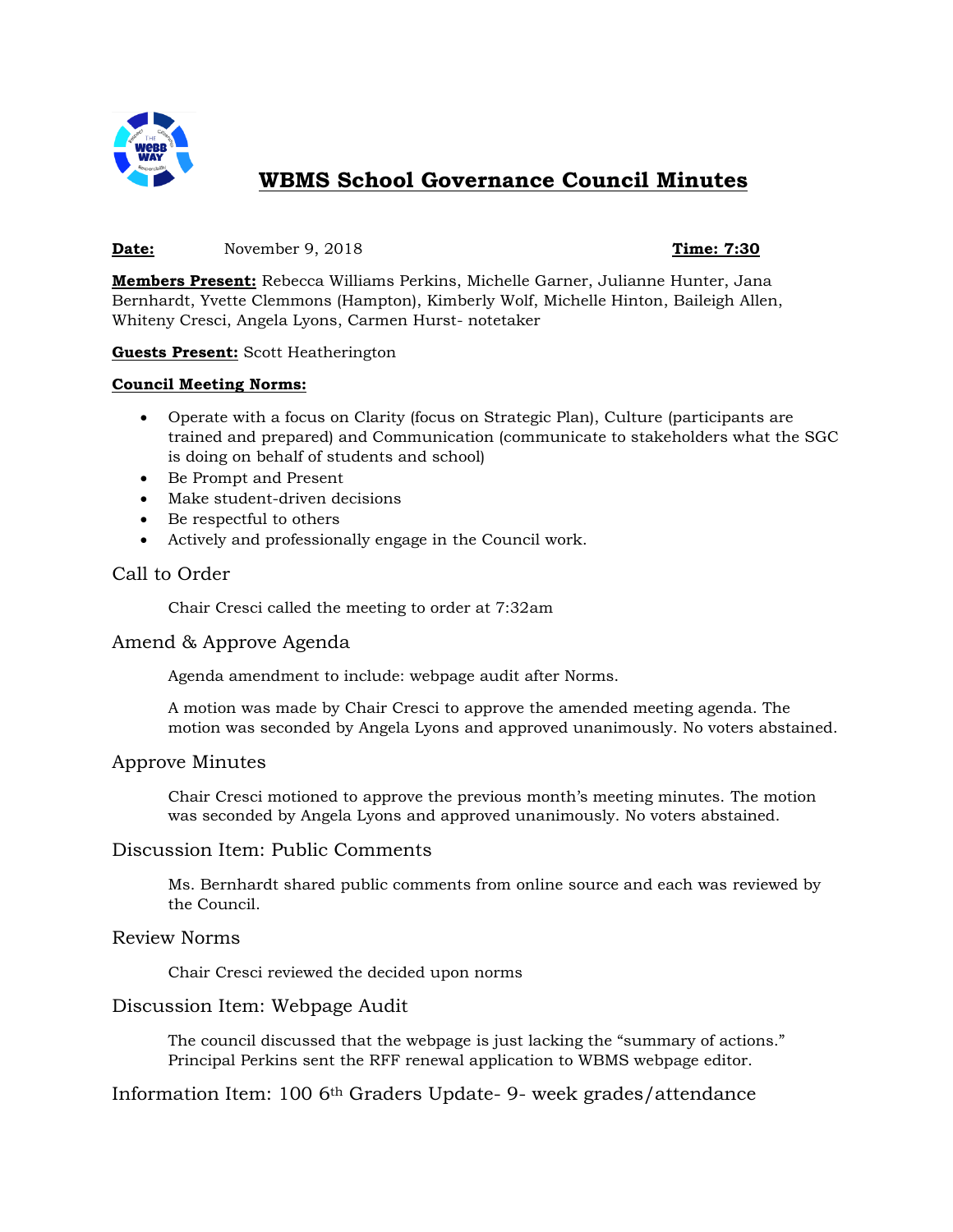Garner walked the SGC through the 9-week grade reports for our anonymous 6th grade students.

# Discussion Item: Closing the Gap data on Sub Groups – CCRPI

Principal Perkins shared information with the Council regarding CCRPI: the changes, WBMS scores, Content Mastery breakdown, and Subgroup breakdown

# Discussion Item: Grants Update

Ms. Allen discussed with the Council the process for how the Grants work. The goal is to apply for and receive 3 grants this year.

# Information Item: Principal's Update

**Seed Fund Check-in:** Perkins gave the Council a copy of the FY18 Seed Fund budgetinformation about what has been spent and what is expected to be spent this year. Perkins recommends holding onto the unspent money until seeing what exactly our needs will be.

**RFF Update:** Perkins gave the Council the RFF Renewal Application for reference, and confirmed that it has been approved to move on in the process. Furthermore, it was explained that this RFF process is to be on the safe side regarding seat time

# Action Item: Vote on the RFF waiver for Instructional Minutes

Ms. Cresci made a motion to vote in favor of the RFF waiver for instructional minutes. The vote was seconded by Ms. Lyons and passed unanimously. No voters abstained.

### Discussion Item: Strategic Plan Tracking Tool Work Session

Ms. Cresci will send out the tool to everyone via email. This is a tracking tool for the Strategic Plan- recommended that each council member take a pillar to work on the tracking process.

### Discussion Item: Set agenda for next meeting

Ms. Cresci recorded the agenda items for the next meeting which will be on December 14, 2018.

Next agenda will include:

-Tracking Tool

-Grants Update

-Newest 9th grade data from AHS

-Project Lead the Way

-10 minutes Public Comments for RFF

-Possible report from Superintendent's Council meeting

Action Item: Meeting Adjournment